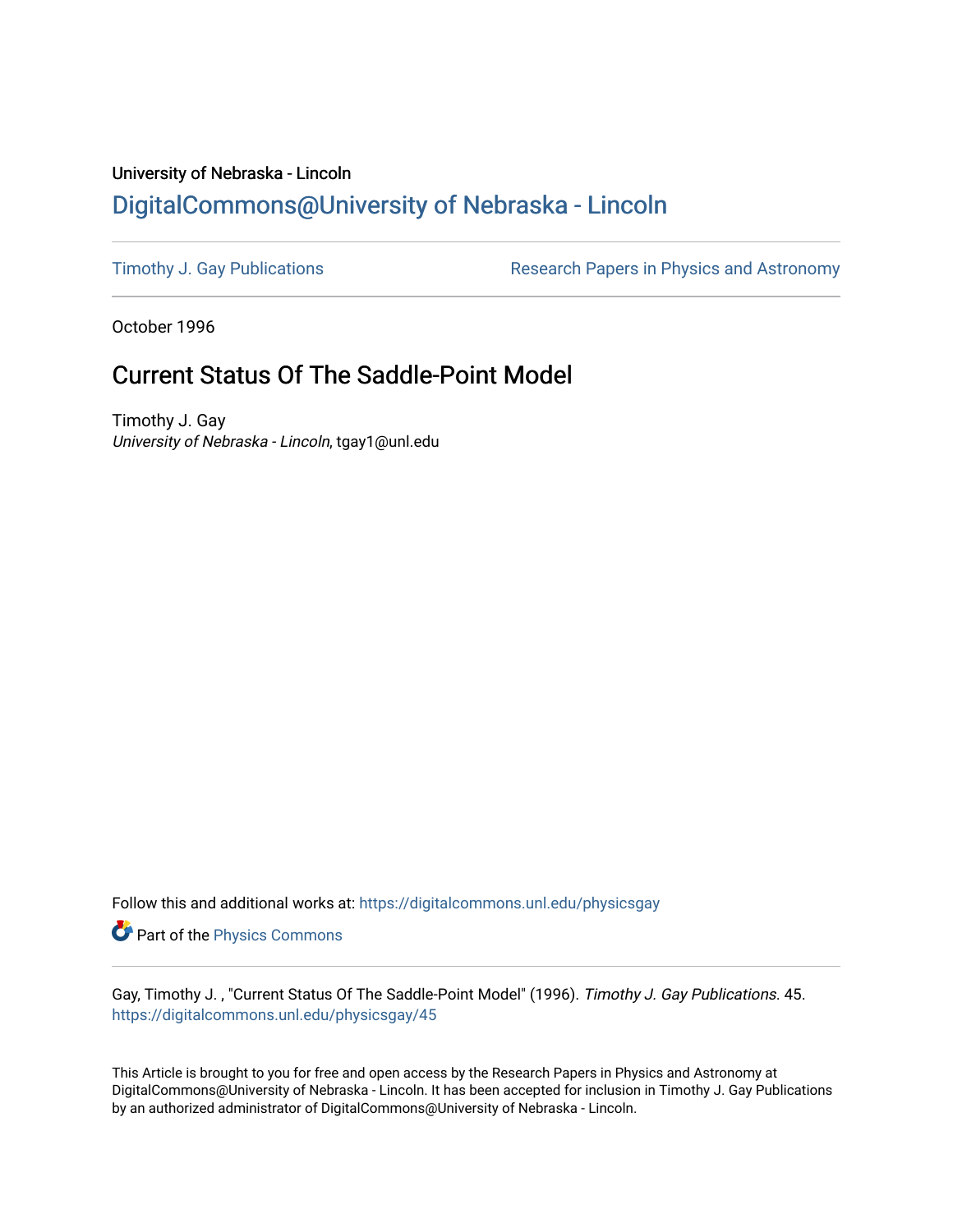Published in *Two-Center Effects in Ion–Atom Collisions: A Symposium in Honor of M. Eugene Rudd; Lincoln, NE May 1994,* edited by Timothy J. Gay and Anthony F. Starace. AIP Conference Proceedings 362; American Institute of Physics, Woodbury, New York, 1996. Pages 19–28.

Copyright © 1996 American Institute of Physics.

Used by permission.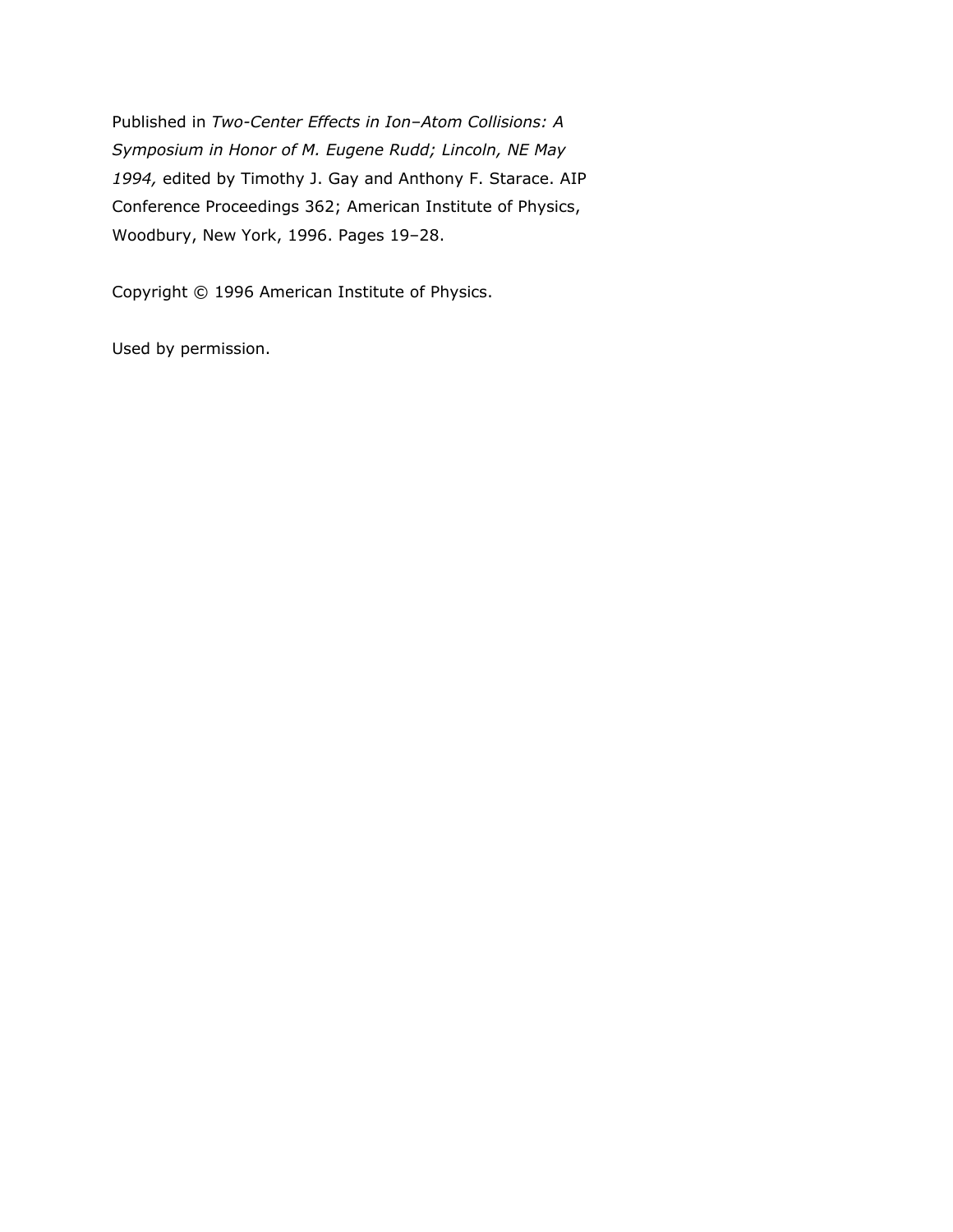## Current Status Of The Saddle-Point Model

### **T. J. Gay**

#### *Behlen Laboratory of Physics. Universiry* **of** *Nebraska Lincoln, Nebraska 68588-011 1*

Abstract. The current status of evidence for saddle-point electrons is discussed critically. Applications of **the** saddle-point model to **the** Barkas effect ionizing collisions involving highly-charged projectiles, and proton-H collisions are considered.

### **INTRODUCTION**

The saddle-point model of ionizing ion-atom collisions is based on the idea that when a charged projectile ionizes target electrons, some of the ejected electrons find themselves on the transient, moving saddle-point of Coulomb potential with a velocity that matches that of the saddle point Feeling no force at this position, they "ride" the saddle out of the collision volume and are thus ionized. In the case of the prototypical H'+H system, or in any proton - neutral target collision, the saddle point moves at half the projectile velocity, so these electrons **are** often referred to as "v/2" electrons.

This model has been the topic of numerous papers  $[1-21]$ , and has proven to be useful for the insights it provides into the probiem of collisiond ionization. It has also been applied successfully in the analysis of scaling laws for prediction of total ionization cross sections [6,19] and specific phenomena such as the Barkas effect [22-251. But the model, its implications and interpretation, and some of the experimental evidence cited to support it have been controversial, and no consensus or comprehensive picture yet exists about the nature of saddle-point effects.

Prior to 1980, primarily as a result of the work of Rudd and co-workers [26], a standard view of ionizing collisions had developed. This view held that almost all the ionized electrons (excluding those produced in violent binary encounters) could be associated either with the ionized target or the receding projectile. The former, mostly having small momenta. were produced in "soft" collisions with the projectile and emerged almost isotropically from the collision region. (Electrons resulting from autoionization of the target were also included in this group.) The remaining ionized electrons had velocities very similar to that of the proiectile. and formed a "cusp" distribution about its velocity vector in the forward direction. Based on these considerations, close-coupling calculations of ionization cross sections, for example, employed basis states that were centered either on the target, the projectile, or both. Born-approximation calculations. of course, are inherently one-center approaches to the ionization problem.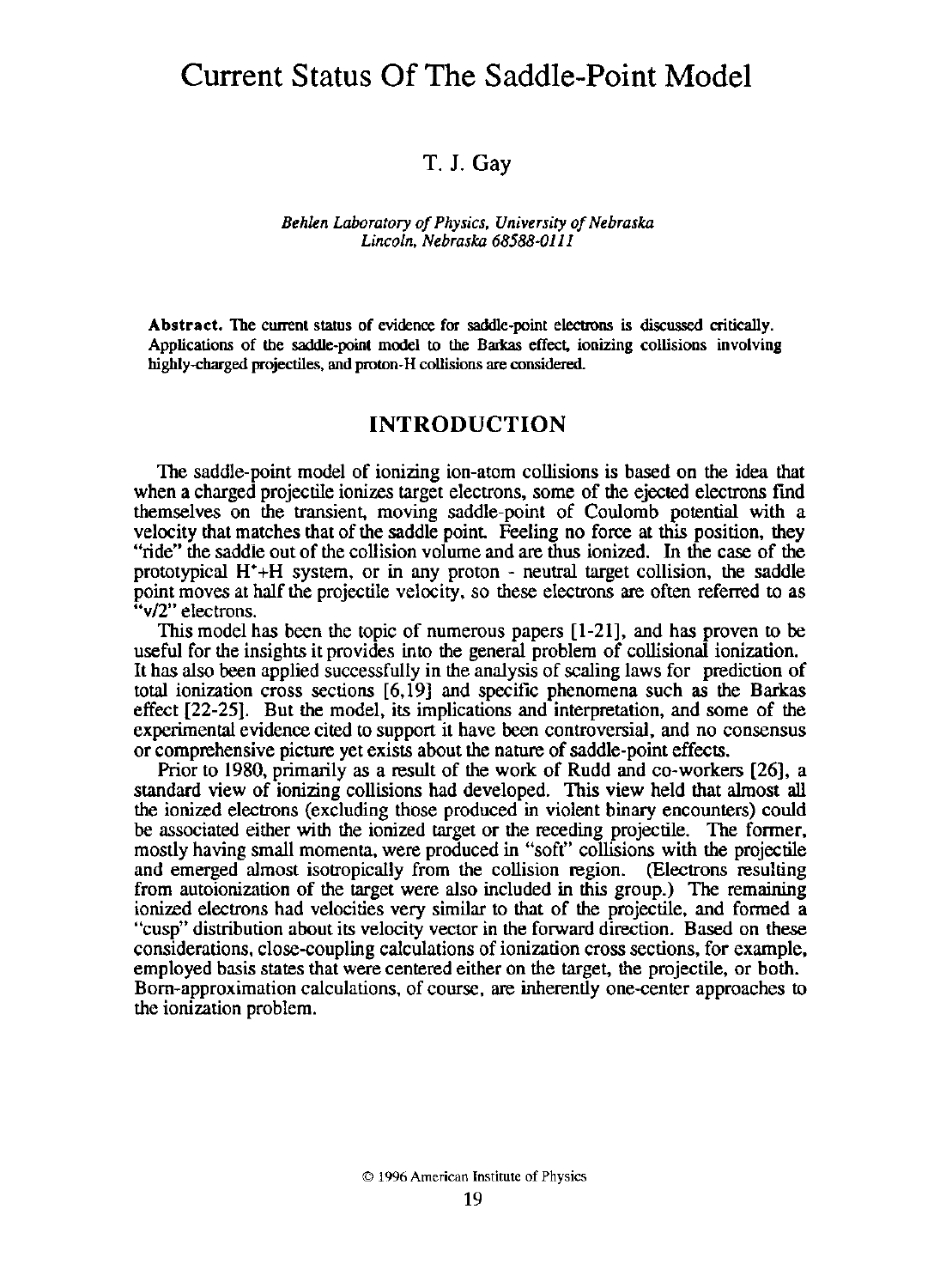In 1984, however, Winter and Lin [27] showed that their two-center closecoupling calculations of **H'+H** total ionization cross sections, which were much smaller than those measured experimentally below 25 keV, could be improved substantially by including basis states centered at a point mid-way between the two charge centers. This improvement implied that a large fraction of the ionized electrons were more appropriately associated not with the two charge centers but with the Coulomb saddle region of the collision. This result was consistent with an observation made earlier by Olson [28] that in classical trajectory Monte-Carlo (CTMC) calculations of ionizing collisions, an enhancement of electrons at v/2 was apparent By 1985. various laboratories had begun to search for physical manifestations of "two-center effects," i.e. those in which ionized electrons felt roughly equal forces from each of the collision's charge centers. Conceptually, the simplest example of such an effect is the existence of saddle-point electrons.

### **Evidence for Saddle-Point Electrons**

A brief critical analysis and overview of the various evidence for saddle-point electrons follows. The list is comprehensive, hut not chronological. Not discussed is the work of Stolterfoht *et* a1.[29], van der Straten and Morgenstem [301, Arcuni [31], and Swensen et al. [32]. These experiments dealt with departures from a Bornapproximation ionization picture<sup>[29]</sup> and post-collision interactions between electrons produced in target autoionization and the receding projectile[30-32]. They thus dealt with two-center effects, but not with saddle-point ionization.

#### *Forward-ejected electrons in slow H++H ionizing collisions*

Winter and Lin found that the disparity between their two-center expansion calculation and the measured cross sections increased with decreasing collision energy, implying that the "saddle-point cross section" will be largest for low energies. Indeed, Wannier threshold theory says that at the ionization threshold. all electrons will emerge on the saddle point [9]. The Winter and Lin work implies that the saddle-point mechanism will dominate other processes below 5 keV.

In an elegant experiment done at Utrecht and reported at this conference, Pieksma *et* al. [14,20] have studied H'+H collisions between 1 and 6 keV. and found that v12 electrons dominate the ejected electron spectra above 2 keV. An example of this is shown in Fig.1. While a classical interpretation of these results points directly to saddle-point emission, the quantum-mechanical view is more complicated, involving electron promotion through hidden crossings in the complex space of internuclear distance. The theoretical interpretation of the experimental results is complicated by contributions from "S," or "direct" ionization processes, and by the fact that the electron spectrometer used in these experiments detects electrons emitted into the full forward hemisphere. Nonetheless, the spectra display clear maxima at v/2 for incident proton energies above 2 **keV** and would appear to be the cleanest signature of a saddle-point mechanism yet demonstrated.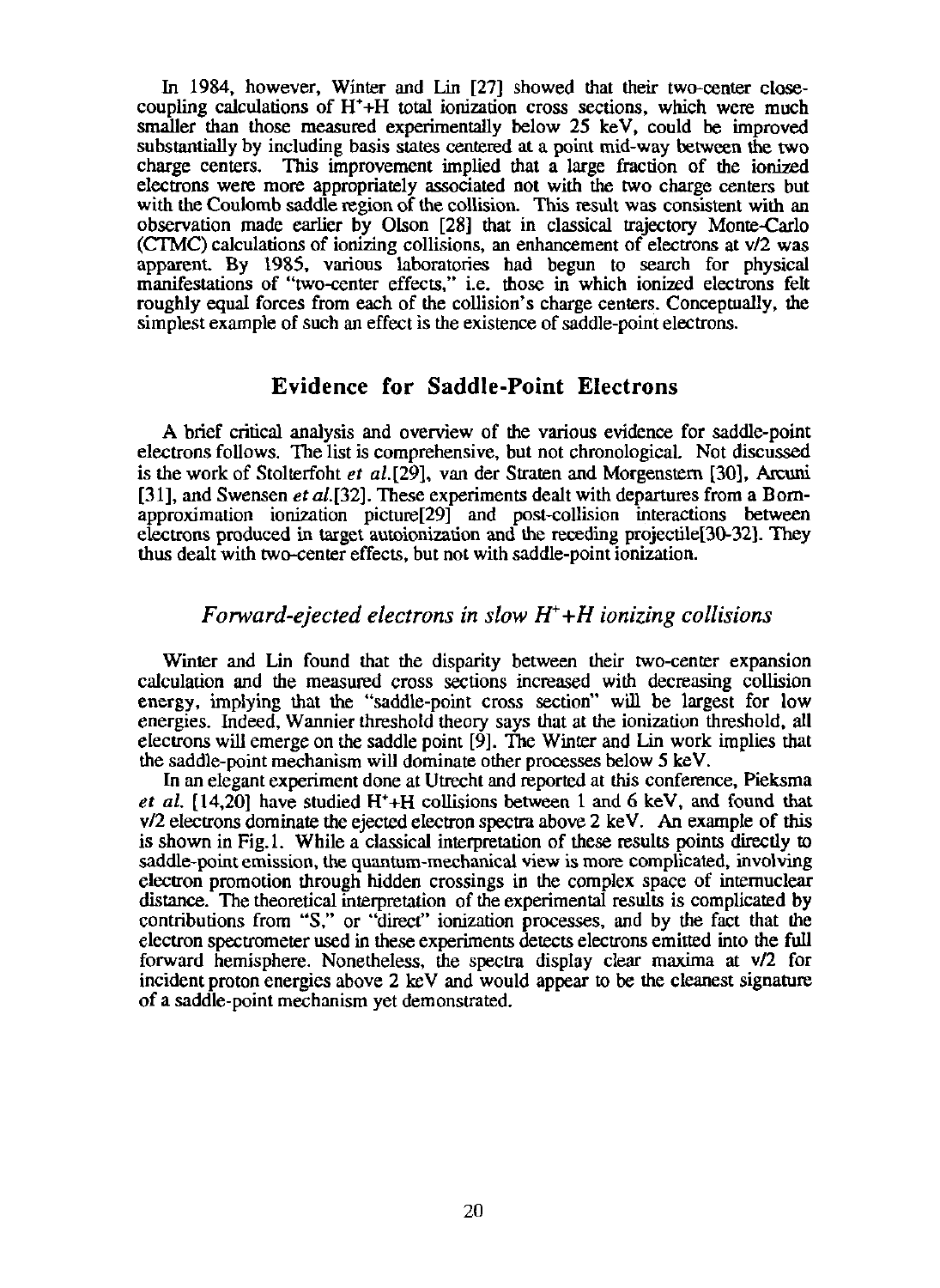

Figure 1. Relative electron yield vs. electron velocity for 6 keV H<sup>+</sup>+H collisions. Projectile velocity divided **by** two **is** indicated **by** the **anow.** The dash-dot curve indicates the theoretical prediction for the saddlepoint electron contribution: the **sold** curve **is** the total yield prediction, fitted with one height parameter to the experimental results. **Data** and theory of ref. **[20].** 

#### *Saddle-point electrons at intermediate collision energies*

In 1986, Olson et **al. [21** reported experimental **data** and CTMC calculations for doubly-differential electron ejection cross sections at 17<sup>°</sup> in H<sup>+</sup>+He collisions. (It should be pointed out that these **data** were substantially similar to earlier measurements made by Rudd et *al.)* The incident energy range they studied was 60 to 200 keV. Plotting the data in velocity space, they showed that most of the electrons ejected in the forward direction have speeds roughly midway between zero and that of the projectile. Thus these electrons experience. over most of their ionizing trajectories, comparable forces from the He' ion and the receding proton. Olson et al. **[2,4]** chose to call these mid-speed electrons "saddle-point" electrons because of their proximity, both in space and velocity space, to the actual Coulomb saddle point. By dividing the post-collision volume into three regions (see Table I), they were able to show that almost 60% of the ionized electrons are emitted in the middle saddle-point region for 60 keV proton energy.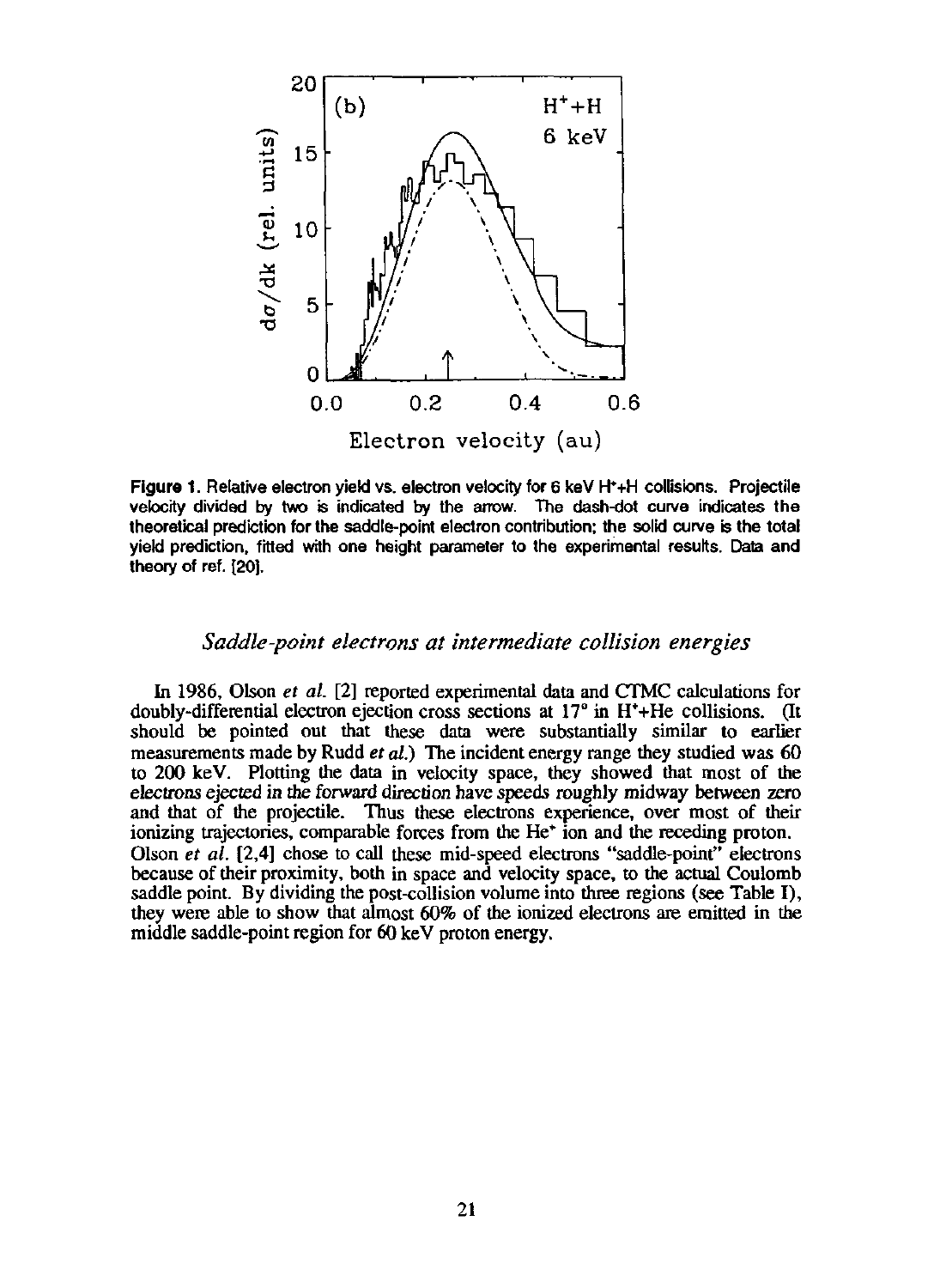TABLE I. Populations estimated using CTMC calculations (ref. **4)** of the three spatial regions associated with the ionized target. Coulomb saddle point, and the receding projectile. Binning assignments were made when the projectile was at 50 a.u. 2, with the He\* at the origin. The boundaries of the three regions **are** the planes at  $z = 50x\frac{1}{3}$  a.u. and  $50x\frac{1}{3}$  a.u. Antiproton projectile calculation are in parentheses.

| $E($ keV $)$ | Flux fraction %  |                    |                      |
|--------------|------------------|--------------------|----------------------|
|              | Target<br>region | Midpoint<br>region | Projectile<br>region |
| 60           | $19.1 \pm 0.9$   | $57.8 \pm 1.5$     | $23.1 \pm 1.0$       |
| 100          | $24.5 + 0.8$     | $59.4 \pm 1.3$     | $16.1 \pm 0.7$       |
| 200          | $46.8 \pm 1.4$   | $47.6 \pm 1.4$     | $5.6 + 0.5$          |
| (250)        | $(67.8 + 2.8)$   | $(31.8 + 1.9)$     | $(0.5 \pm 0.2)$      |
| 250          | $50.7 + 2.1$     | $45.9 + 2.1$       | $3.4 \pm 0.5$        |

The major implication of this work was that the single-center view of ionizing collisions is incomplete and, in the energy range below about 150 keV, qualitatively misleading. An ancillary lesson was that plotting doubly-differential electron spectra in velocity space elucidates several key aspects of the ionization physics. This paper proved to be controversial for several reasons (see. e.g., references 10 and 15). First, the data exhibited no narrow spectral feature at  $v/2$ , and the spectral maxima shifted from 0.85y to 0.3y as the proton energy increased over the energy range investigated. (A similar energy-dependant peak shift occurs in the data of Pieksma *et al.* [20]). Thus the objection was made that no clean signature of a saddle-point mechanism was apparent. This objection is valid, but can be resolved by This objection is valid, but can be resolved by reemphasizing that the papers of Pieksma et al.[20] and Olson *et al.*[2] are really claiming different things. At low energy a specific saddle-point mechanism has been identified and the spectra bear out the predictions of a calculation based on this mechanism. At the higher energies investigated by Olson *et* al., the picture is less precise. but is still based on the idea that most of the forward-ejected electrons are influenced about equally by both the target ion and the receding projectile, i.e. that they live in a region close to the saddle, and that this is apparent from the data once it is plotted in velocity space. A subset of these electrons (whose fraction grows smaller with increasing projectile energy) **are** those actually stranded on the saddle point and which have a speed precisely half that of the projectile.

A second objection was that by plotting the data in velocity space, mid-velocity maxima were artificially being introduced in the spectra [10,12,13,15]. For example, if one plots the differential cross sections for ejection at 90<sup>°</sup> in velocity space, a maximum occurs (typically below 0.4v;[15]). but this maximum can hardly be attributed to saddle-point ionization. This concern has validity to the extent that one insists on identifying spectral maxima with a specific saddle-point mechanism. But such an identification is dubious at best in the intermediate energy regime. Nonetheless, if we ask the question "Where are most of the forward-ejected electrons (e.g., with  $\theta \leq 15^{\circ}$ ) at, say 100 keV?", the answer is: roughly midway between the target and the projectile. This important point is obscured when the **data**  are plotted differentially in energy or in velocity-vector space[l2].

While ejected-electron spectra exhibit maxima at non-zero velocity values in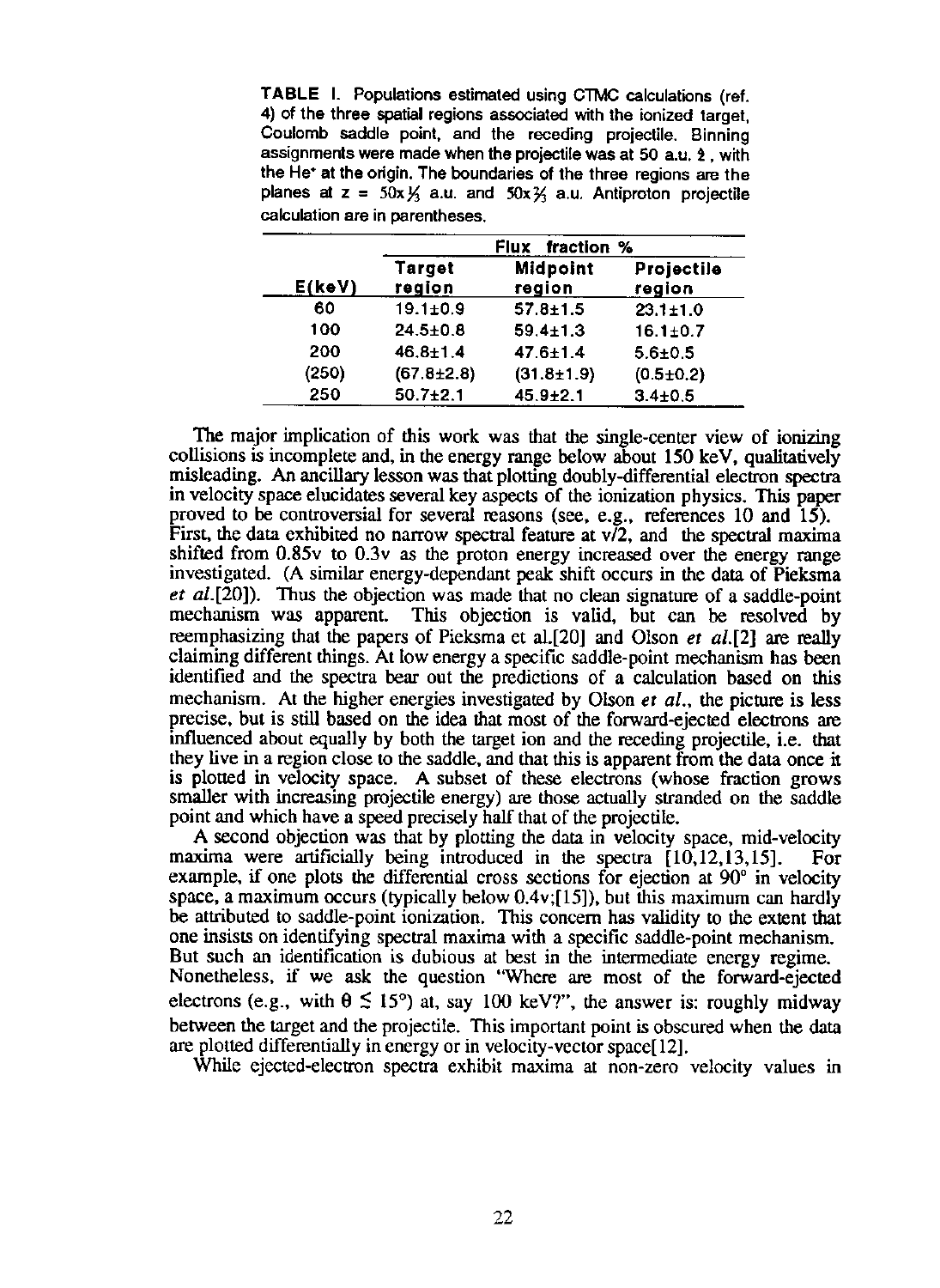velocity space at all ejection angles [IS]. maxima are only observed in the equivalent energy-differential spectra only for emission angles  $\leq 15^{\circ}$  [4]. Gay et al. [4,12] used this fact to answer objections of the second kind discussed above, claiming that **since** no kinematic effect was present in the energy-differential spectra, the existence of such maxima at the forward angles represented a "clear signature of saddle-point Meckback et al. [15], however, have disagreed with this characterization, claiming instead that the energy maxima between 10° and 15° are simply the "backwash" or "remnants" of the charge-transfer-to-the-continuum **(CTC)** cusp. Herein lies a semantic difficulty. Any backwash from **CTC** would generally satisfy the rather general definition of saddle-point electrons as advanced by Olson et **01.** [2], but would not be characteristic of **"uue" vf2** electrons that originate on or near the saddle-point.

But another question arises in this context. Visible on some  $0^{\circ}$  spectra, both calculated and experimental, **are.** secondary mid-velocity maxima below the **CTC**  cusp. Such maxima cannot be the backwash of CTC, but could in turn be the saddle-point parents of the maxima at 10°. Unambiguous mid-velocity maxima in  $d\sigma/(dEd\Omega)$  at 0° would constitute strong evidence for the importance of saddle-point ionization, but not all spectra exhibit this effect. It is most obvious in the data of Gibson and Reid [33; **see** Fig.2 below], and in some **CTMC** calculations [figs. 2 and 3 of ref. 71. It is also evident in some spectra from Meckback's group [see, **e.g.,** Fig.5 of ref. 8; Fig.6 of ref. 181, but is absent from others. Experiments done at Nebraska by Gealy have failed to fmd it **[34].** Experiments done at 0' are difficult and beam contamination is a pernicious problem. Thus careful experiments need **to**  be done to determine if this second maximum is real.



Figure 2. Doubly-differential cross sections in energy for 0° emission of electrons in W+He collisions at proton energies between 20 keV and 100 keV **[33].** An apparent ma **velocity** secondary maximum, evident between 40 and 60 keV, disappears **at** higher energies, and, **if** present, is not resobed at lower ones. See also refs. **73,** and 18.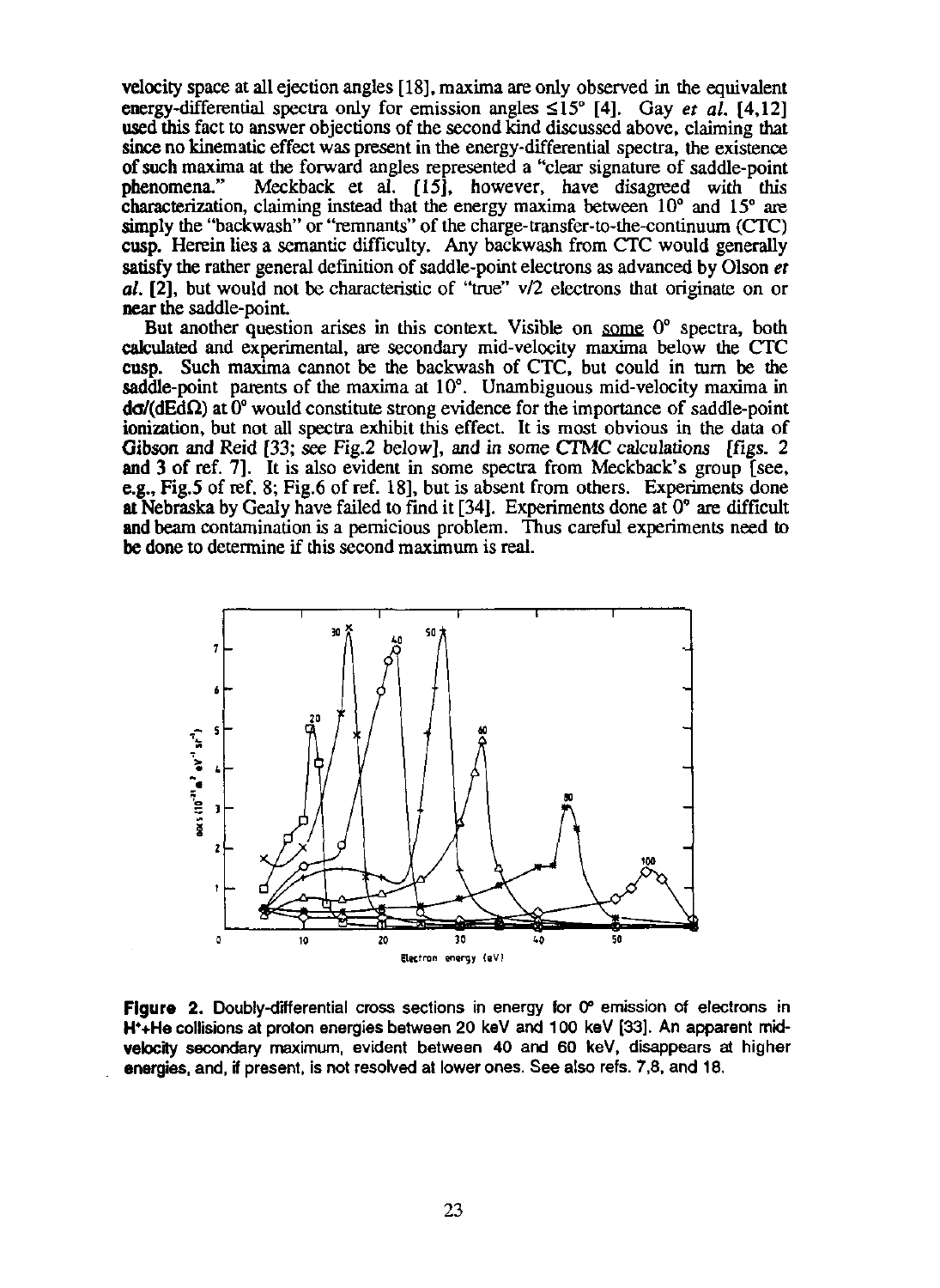For a given projectile velocity v. the velocity of the saddle point depends on the final projectile  $(\mathbb{Z}_p)$  and target  $(\mathbb{Z}_p)$  charges as

$$
v_{SP} = \frac{v}{1 + (Z_p / Z_t)^{\frac{1}{2}}} \quad . \tag{1}
$$

If saddle-ooint ionization is an imoortant mechanism. one would exoect the electron distribution maximum to shift for isotachic projectiles of different charge. Irby *et al.* [3] tested this idea using  ${}^{3}He^{++}$  and H<sup>+</sup> projectiles at specific energies from 60 to I20 kevlamu. Thev obtained the somewhat counterintuitive result (albeit one predicted by eq.1) that the He<sup>++</sup> peak cross sections at  $17^{\circ}$  occurred at lower velocities than did those for isotachic H'. The experimental situation is unclear on this point. however. Both the Argentinean group [10.13] and DuBois 1171 have carefully remeasured these spectra and find no shift. On the other hand, Gay et al. [I21 have also redone the experiment and confirm qualitatively that a shift is present. Moreover, Irby *et al.*[16], using  $C^{1*}$ ,  $C^{2*}$ , and  $C^{3*}$  on He have seen chargedependent shifts, in the direction predicted by a saddle-point hypothesis, that have been qualitatively confirmed by DuBois[Zl].

Several points must be made here. First, neither **CTMC** [3] nor CDW-EIS [lo] calculations predict a projectile-charge-dependent shift. If such an effect was vuly present, one would certainly expect at least a fully classical calculation such as the CTMC to see it. It should also be noted, though, that Burgdörfer et al.  $[5,11]$  have seen such shifts in their short-range model calculations in both one and **three**  dimensions. Experimentally, Gay *et* al. [I21 have shown how beam contamination could, in principle, produce an artificial shift, but measured the effect to be negligible for their data. DuBois [17] tried to mimic an artificial shift by intentionally contaminating his beam. but could not reproduce the results of Irby *et* a1.[3] or Gay *et* al. [121. Irby has pointed out that spurious scattering of electrons from analyzer back plates can mask shifts that **are** present [ref. 16 and these proceedings], but Bemardi and Meckback have shown that this effect is negligible in their case [35]. So the situation is confused.

**The** carbon-projectile experiments [16,21] raise an interesting question about collisions in which at least one of the post-collision charge centers has at least one bound electron. If one makes the (only partially justified) assumption that no electrons are lost from the carbon, the shifts with projectile charge can be viewed in one of two ways. A saddle-point model simply explains them in terms of eq. 1. But one can also argue that the changes in spectra **are** not peak shifts per se, but are caused by a reduction in the low-energy electron production cross sections as projectile charge is increased [see Fig.3 of ref.211. This effect is caused by increased screening of the bare carbon nucleus as the net charge is decreased, with lower projectile charge the more sharply impulsive ionizing events will become more important relative to the "soft" large-impact-parameter collisions that dominate for higher charge states.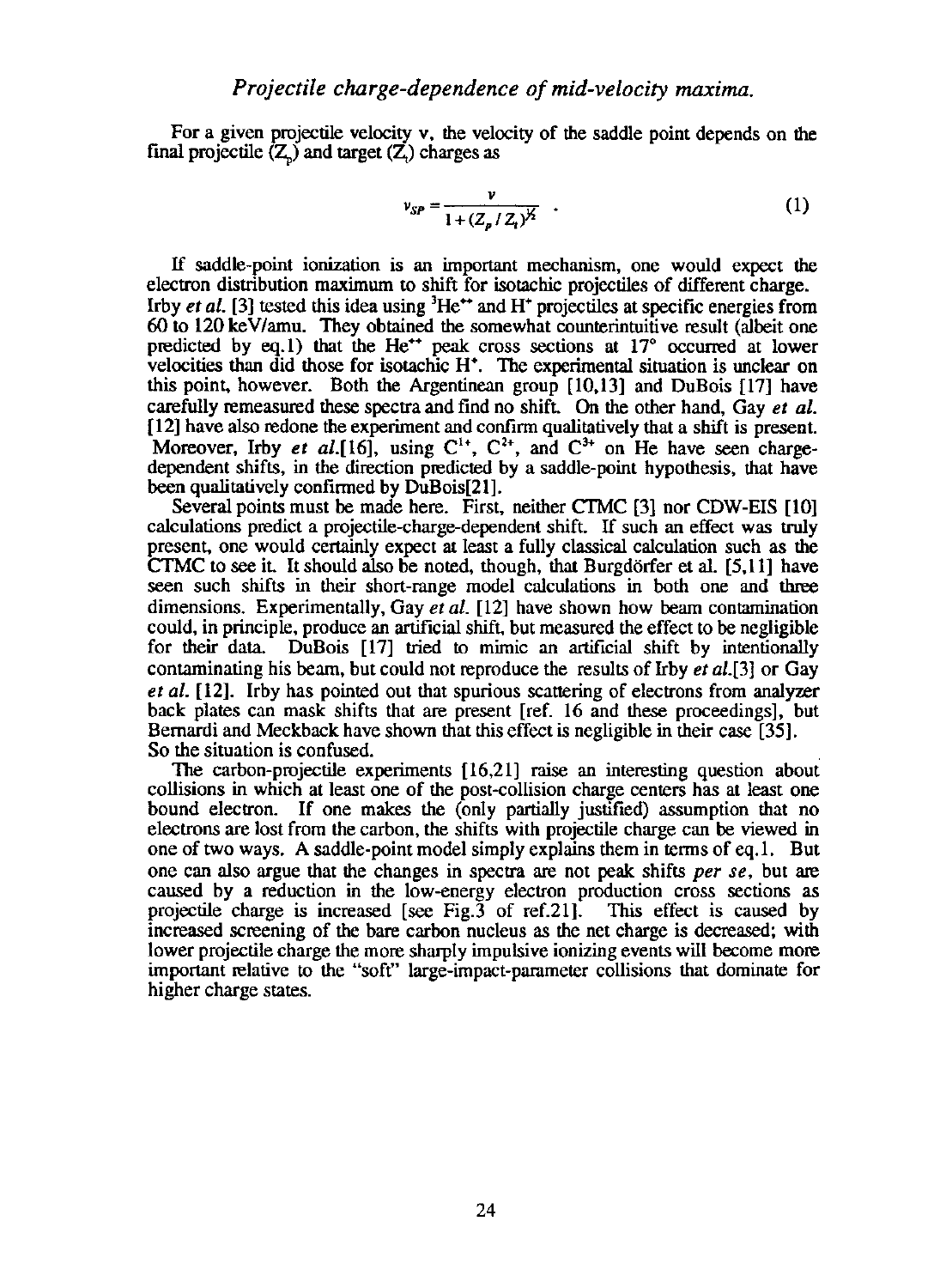

**Figure 3.** Position of peak in velocity space for 10° emission in 50 keV (open circles) and 100 keV (solid circles) proton impact ionization. Left two data points are for Ne targets, the middle **two** are for **Ar,** and the righthand two are for He. **&=I** ; & **is** given **by** Sbtets rules **(361.** Solid curve corresponds to the geometric saddle-point velocity; the dashed curve **is**  taken from the one-dimensional short-range potential calculation of ref. [5]. Data of ref. 12 (see text).

Let us consider. however, the experiments of Gay **er** *al.* **[12]** in which protons ionized He, Ne, and *Ar.* Here the projectile charge remains constant, but an effective charge for the target becomes  $+1$  only asymptotically. During the first stages of ionization, the different targets have different effective charges, which can be very crudely estimated using Slater's rules *[36].* (While effective charge of this type is really dependent on the distance between the escaping electron and the target, and on the momentum transfer to the ionized electron, any attempt to refine the effective charge concept is probably not warranted, given the crude nature of the. model.) Thus Fig. 3 shows that target-dependent variations of the spectral maxima can be viewed as a saddle-point shift. The key point here. however. is that the screening model, used by DuBois **[21]** to explain the shifts in the carbon data, predicts shifts opposite those observed when applied to the (transient) effective charge of the target In summary, the saddle-point shift data at this point are inconclusive. An ideal experiment to test these ideas would involve ionization of atomic hydrogen by a series of bare projectiles at low impact velocities.

## *Ridge* **electrons.**

In addition to the "longitudinal" evidence for saddle-point ionization provided by electrons emitted **at** small forward angles, there can also be "transverse" effects.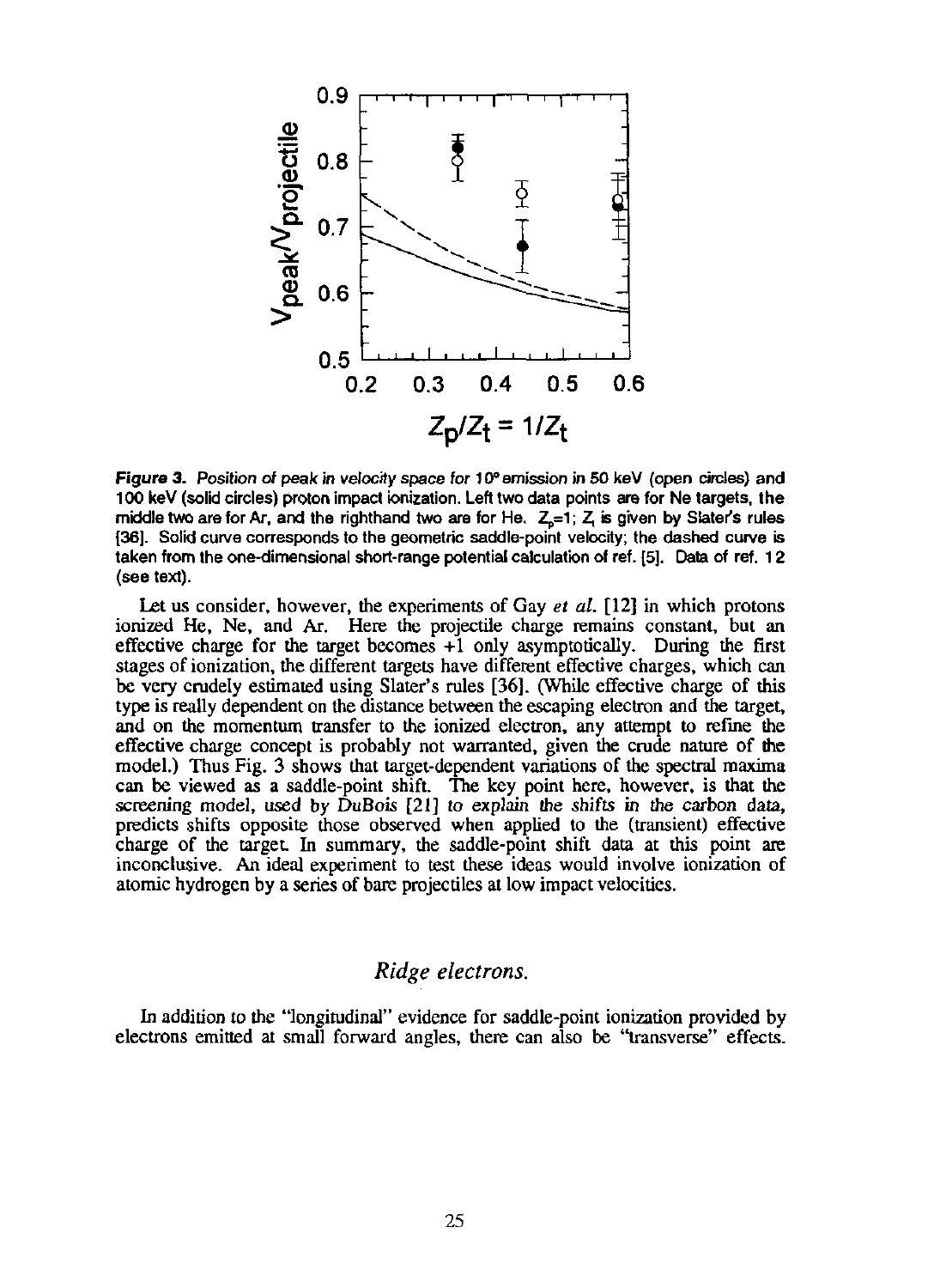Prior to the work of Olson *et al.*[2], Meckback *et al.*[1] presented the first detailed discussion of two-center effects with regard to mid-velocity electrons. Considering velocities in the region around  $v/2$  for forward-scattered electrons, they found cusps in the electron distribution at  $0^{\circ}$  as the electron ejection angle was varied. They termed these electrons "Wannier-ridge" electrons, and attributed the ridge- or cusp-<br>like distribution to the transverse compression effect of the saddle region. The like distribution to the transverse compression effect of the saddle region. existence of a cusp, as such, at  $0^{\circ}$  (as opposed to a smooth maximum) has since been called into question [37], and there is still controversy regarding this point. Moreover, the data presented by Meckhack *et* al. was for 170 keV H'+He collisions. where it is unlikely that significant saddle-point ionization occurs. Nonetheless, analogous ridge-lie features at 0" (see, e.g., Fig. 8 of ref.[l8]) **are** a general feature of ionized electron spectra, and can be attributed reasonably to transverse saddle-point focusing effects.

#### **Applications of the Saddle-Point Model**

We now consider **three** applications of the saddle-point model. The fust has already been mentioned: the use of a third, mid-region expansion center in close coupling calculations of total ionization cross sections [27]. The fact that this technique is efficacious primarily at low energies, in conjunction with the Wannier threshold picture of saddle-point ionization, implies that "true" (mid-point stranding) saddle-point ionization can be a dominant mechanism only below 25keV, at least for singly-charged projectiles [14]. The more general notion of mid-velocity ionization **[2],** however, can be used to understand total ionization cross section scaling laws and the **Barkas** effect.

#### *Ionization cross section scaling laws*

When highly-charged ions such as  $C^{4*}$  and  $O^{4*}$  ionize H or He, it has been shown experimentally that the maximum values of the total ionization cross sections,  $\sigma_{\text{max}}$ , and the incident projectile energies at which these cross sections occur,  $E_{\text{max}}$ , are given by the scaling laws:

$$
E_{\text{max}} = aq^{0.65}x10^4 \text{ eV/amu}
$$
  
and  $\sigma_{\text{max}} = bq^{1.3}x10^{-16} \text{cm}^2$ , (2)

where q is the projectile charge and a and b **are** phenomenologically determined constants [38]. These ad *hoc* equations have been used extensively in models of fusion plasmas. Using a simple. classical saddle point picture, Irby[6] was able to derive them from first principles. Essentially, he argued that at the energy where  $\sigma_{\text{max}}$  occurs, the saddle-point velocity ought to match the average target electron velocity. Moreover, the corresponding value of  $\sigma_{\text{max}}$  should be proportional to  $\pi R^2$ , where **R** is the distance between the saddle point and the target nucleus. This distance is determined in turn by picking the collisional impact parameter such that target electrons have enough energy to traverse **the** saddle region of **the** Coulomb potential. More recently, Janev *et* al.[19] have used the ideas of hidden crossings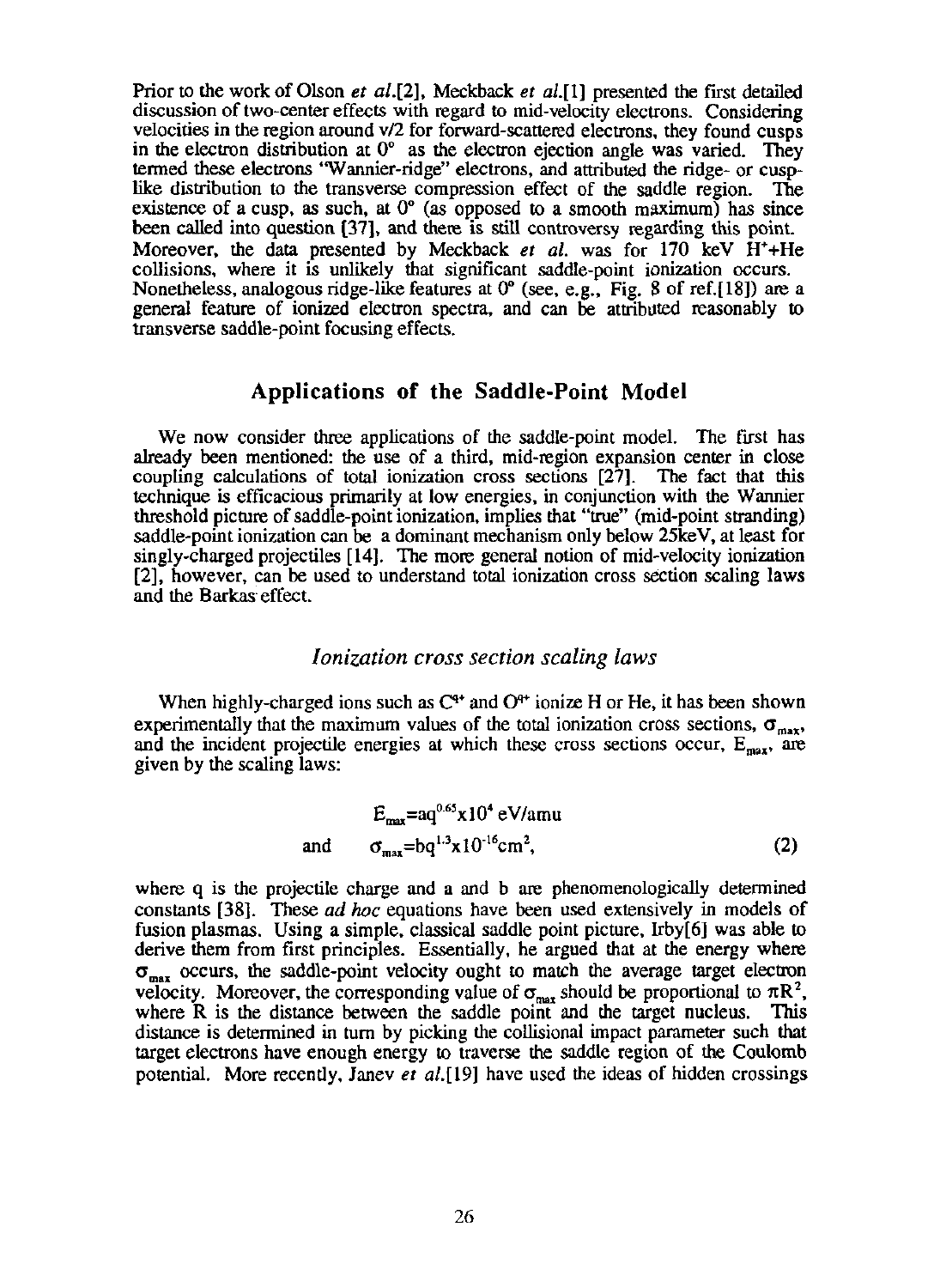and superpromotion in saddle-point ionization to predict the specific energydependence of the ionization cross sections below their peak values.

## *The Barkas effect*

Originally, the term "Barkas effect" was used to **describe** the fact that when K mesons decay in matter, the equally energetic  $\pi^*$  and  $\pi$  particles produced in the decay travelled different distances before stopping **[39].** More recently, the term has come to refer to the differences in electromagnetic interaction between a particle of matter and its environment as compared with its antimatter equivalent [25]. It is generally true that negatively-charged particles have lower stopping powers in matter than their positively-charged equivalents. At high energy, this has been atuibuted to a "polarization" effect, in which swift positive projectiles draw target electrons toward them. makine ionization events more likelv **1391.** In this manner, the positively-charged particle loses energy more quickly and thus experiences a higher stopping power. This effect is typically less than  $1\%$ . At lower energies, though, the ionization cross sections for, e.g., protons and antiprotons can be as large as 40% [22,23,40]. Olson and co-workers [23-251 have shown that the difference in ionization cross sections for proton and antiproton projectiles is due almost entirely to production of electrons on the middle saddle region (see Table 1). Thus for initial energies of the order of 1 MeV [41], the difference in proton and antiproton ranges is due primarily to saddlepoint effects. It is not clear for higher energies whether polarization or saddle-point effects dominate matter-antimatter range differences.

#### **ACKNOWLEDGEMENTS**

The author would like to thank H. G. Berry, J. Burgdörfer, R. D. DuBois, C. R. Garibotti, M. W. Gealv. V. D. Irbv, R. E. Olson. C.O. Reinhold, and M. E. Rudd for numerous useful dikussions of this topic. This work was supported **by** funding from the Universitv of Missouri. he Universitv of Nehnska. and **thc** Deoment of Energy, Office of Fusion Energy (Grant  $#$  DE-FG02-84ER53188).

#### **REFERENCES**

- **1. W. Meckbach, P. R. Focke. A. R. Goiii, S. Su&rerez, J. Macek,** and **M. G. Menendez, Phys. Rev. LetL 57, 1587 (1986).**
- **2. R. E. Olson, T. 1. Gay, H. G. Bmy, E. B. Hale,** and **V. D. Irby, Phys. Rev. Lett. 59, 36 (1987).**
- **3. V. D. Irby. T. J. Gay. I.** Wm. **Edwards.** E. B. **Hale, M. L. McKenzie,** and **R. E. Olson, Phys. Rev. A(RC) 37, 3612 (1988).**
- **4. T. I. Gay, H. G. Bew. E. B. Hale, V. D. Irby,** and **R. E. Olson. Nucl. Insuum.** and **Meth. 831, 336 (1988).** .
- **5. 1.** Burzdorfer. **J.** Wane. and **A.** Bh'Anv. **Phvs. Rev. A(RC) 38.4919 (1988)**
- 
- **6. V. D. Irby, Phys. Rev. A 39, 54 (1989). 7. C. O. Reinhold and R. E. Olson, Phys. Rev. <b>A 39, 3861 (1989).**